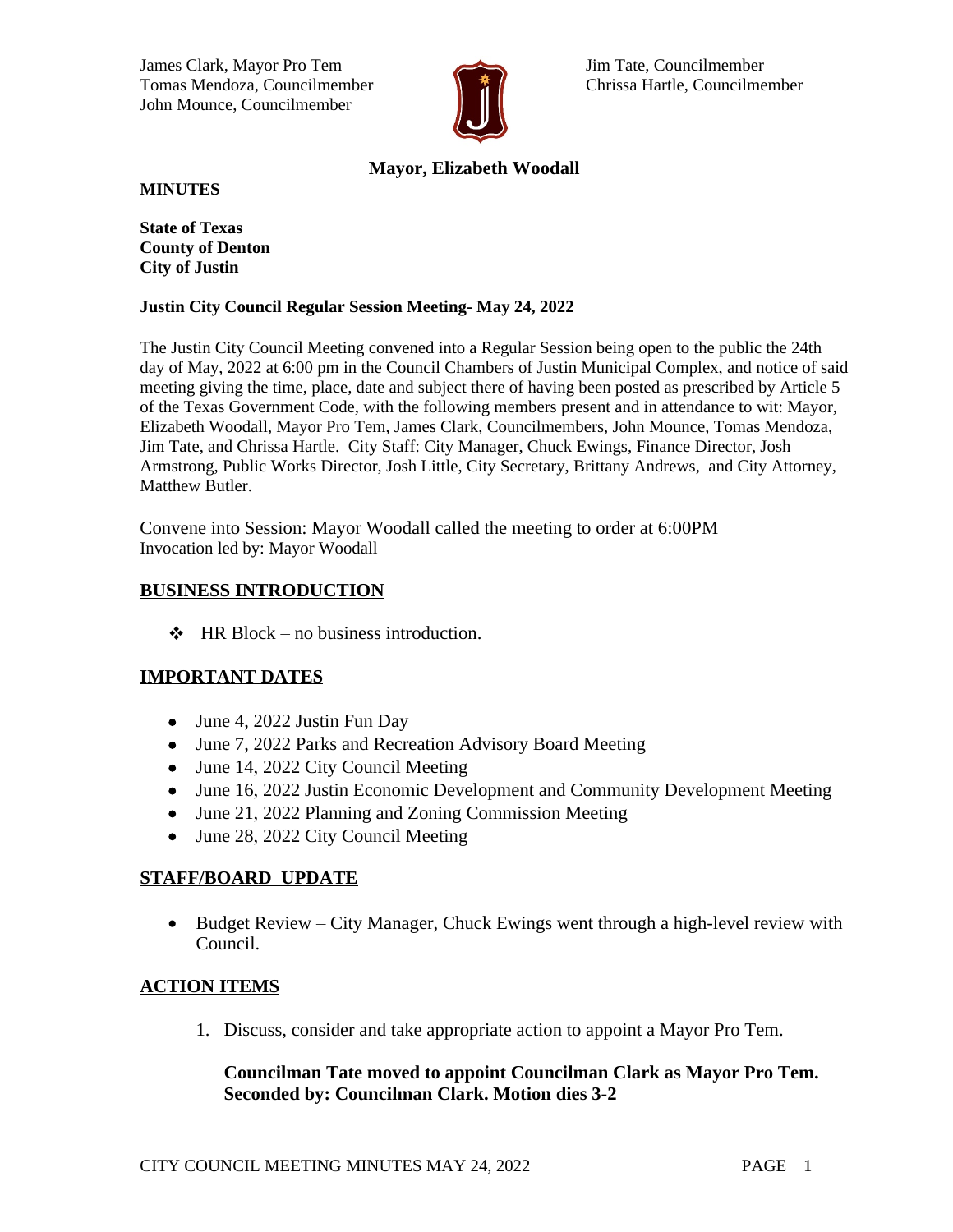## **Councilman Clark moved to appoint Councilman Mounce as Mayor Pro Tem.**

**Seconded by: Councilman Tate Aye votes: Councilmembers Tate, Mounce, Hartle, Mendoza and Clark. Motion carries**

### **WORKSHOP SESSION**

- 2. Discuss speed bumps in residential areas.
- 3. Discussion regarding a social media policy.
- 4. Discuss regular session agenda items.

Mayor Woodall called for a break at 7:29PM Council reconvened at 7:41PM

## **CONVENE INTO REGULAR SESSION- Immediately Following Workshop Session**

## **PUBLIC COMMENT**

In order to expedite the flow of business and to provide all citizens the opportunity to speak, the mayor may impose a three-minute limitation on any person addressing the Council. The Texas Open Meetings Act prohibits the City Council from discussing issues, which the public have not been given a seventy-two (72) hour notice. Issues raised may be referred to City staff for research and/or placed on a future agenda.

Tom Cronberger, 806 12<sup>th</sup> St. Justin, TX 76247 – Owes an apology for speaking during a nonpublic comment portion of the meeting, he can see where if allowed that can get out of hand. As for the solicitor's permit, he mentioned a QR code being on the cards at a previous meeting, but since then has heard of a scam going around that causes peoples information off their phones to be exposed. Instead of speed humps, maybe have rumble strips put down.

### **POSSIBLE ACTION ITEMS**

5. Consider and take appropriate action to extend Taco Bell's Specific Use Permit legally described Lot 3, Block 1 of the Hardeman Centre Addition Phase I located on the southwest corner of FM 156 and Centre Blvd.

**Councilman Clark moved to approve as written . Councilman Mounce made an amendment to extend all SUPs to 6months and for this item be extended from the end date of the current plus 5 months.Councilman Clark accepted the amendment.**

**Seconded by: Councilwoman Hartle Aye votes: Councilmembers Tate, Mounce, Hartle, Mendoza and Clark.**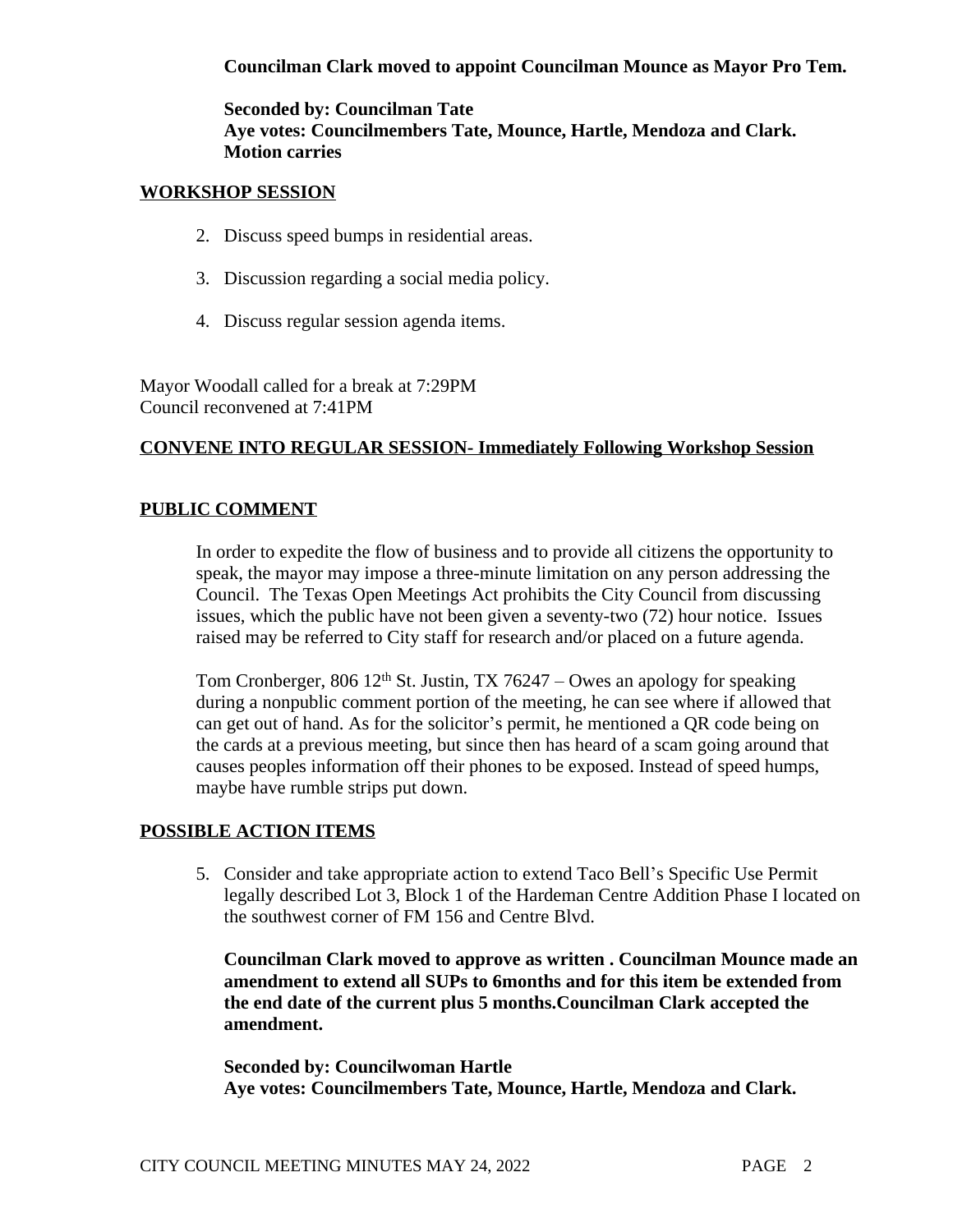## **Motion carries**

6. Consider and take appropriate action regarding Resolution 582-22 amending the City of Justin fee schedule.

## **Councilman Clark approved Resolution 582-22 as written.**

## **Seconded by: Councilman Tate Aye votes: Councilmembers Tate, Mounce, Hartle, Mendoza and Clark. Motion carries**

7. Consider and take appropriate action regarding a social media policy.

**Councilwoman Hartle made a motion to approve the social media policy as is with section 1B. to state it is manditorialy published on the page when the primary intention is to reach citizens of Justin to include all public and private groups.** 

## **Seconded by: Councilman Mounce Aye votes: Councilmembers Tate, Mounce, Hartle, Mendoza and Clark. Motion carries**

8. Consider and take appropriate action to approve a nomination of a candidate to serve on the Denco Board of Managers.

### **No Action**

### **CONSENT**

## *Any Council Member may request an item on the Consent Agenda to be taken up for individual consideration*

- 9. Consider and take appropriate action to approve Resolution 583-22 suspending the effective date of ONCOR Electric Delivery Company's request for a rate change to permit time to study and establish reasonable rate.
- 10. Consider and take appropriate action approving City Council meeting minutes dated May 10, 2022.

### **Councilman Mounce moved to approve all consent items.**

**Seconded by: Councilwoman Hartle Aye votes: Councilmembers Tate, Mounce, Hartle, and Mendoza. Nay votes: Councilman Clark Motion carries 4-1**

### **EXECUTIVE SESSION**